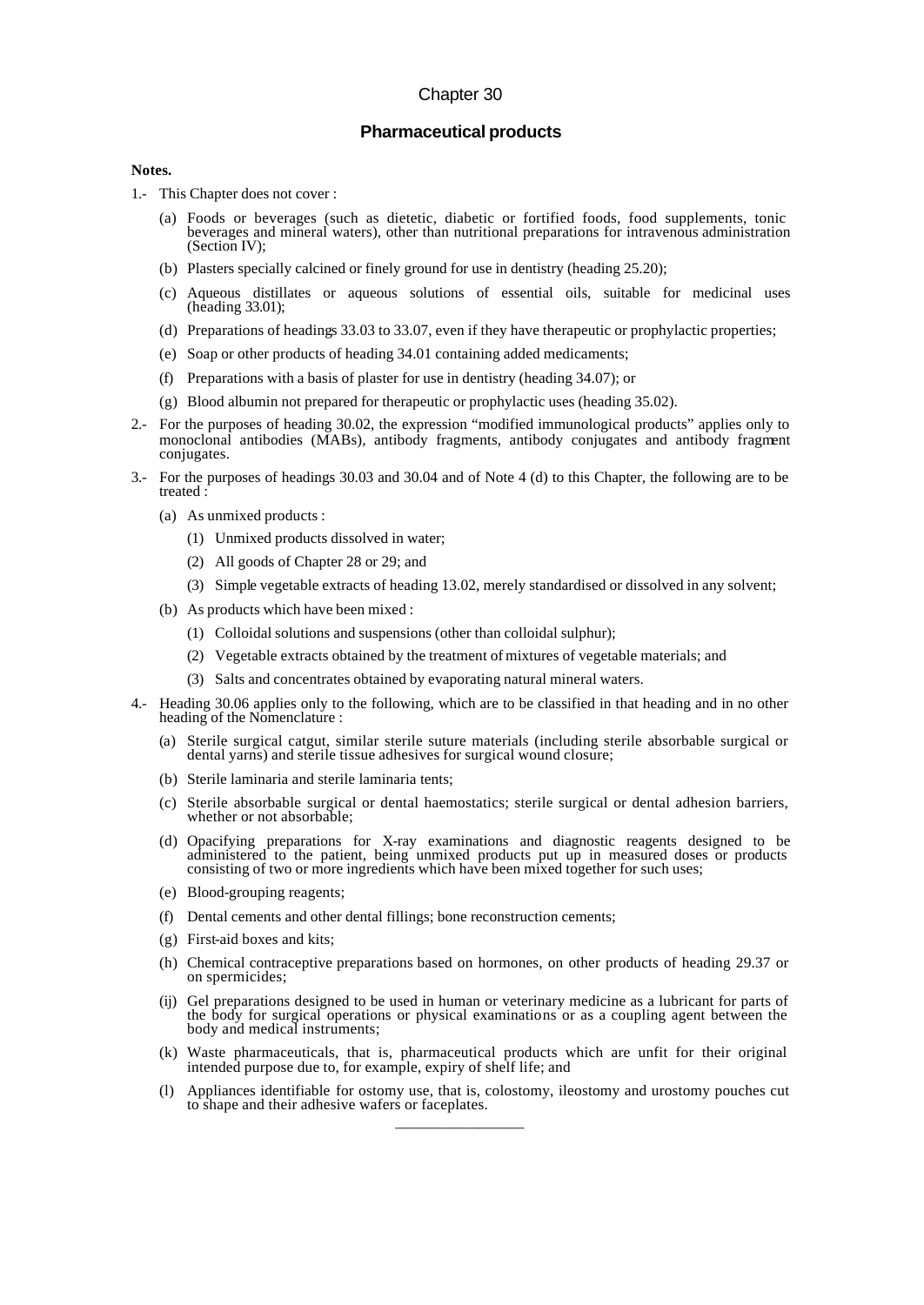| Heading | H.S.<br>Code |                                                                                                                                                                                                                                                                                                                                        |
|---------|--------------|----------------------------------------------------------------------------------------------------------------------------------------------------------------------------------------------------------------------------------------------------------------------------------------------------------------------------------------|
| 30.01   |              | Glands and other organs for organo-therapeutic uses, dried,<br>whether or not powdered; extracts of glands or other organs<br>or of their secretions for organo-therapeutic uses; heparin<br>and its salts; other human or animal substances prepared for<br>therapeutic or prophylactic uses, not elsewhere specified or<br>included. |
|         | 3001.20      | - Extracts of glands or other organs or of their secretions                                                                                                                                                                                                                                                                            |
|         | 3001.90      | - Other                                                                                                                                                                                                                                                                                                                                |
| 30.02   |              | Human blood; animal blood prepared for therapeutic,<br>prophylactic or diagnostic uses; antisera and other blood<br>fractions and modified immunological products, whether or<br>not obtained by means of biotechnological processes;<br>vaccines, toxins, cultures of micro-organisms (excluding<br>yeasts) and similar products.     |
|         | 3002.10      | - Antisera and other blood fractions and modified immunological<br>products, whether or not obtained by means of biotechnological<br>processes                                                                                                                                                                                         |
|         | 3002.20      | - Vaccines for human medicine                                                                                                                                                                                                                                                                                                          |
|         | 3002.30      | - Vaccines for veterinary medicine                                                                                                                                                                                                                                                                                                     |
|         | 3002.90      | - Other                                                                                                                                                                                                                                                                                                                                |
| 30.03   |              | Medicaments (excluding goods of heading 30.02, 30.05 or<br>30.06) consisting of two or more constituents which have been<br>mixed together for therapeutic or prophylactic uses, not put<br>up in measured doses or in forms or packings for retail sale.                                                                              |
|         | 3003.10      | - Containing penicillins or derivatives thereof, with a penicillanic<br>acid structure, or streptomycins or their derivatives                                                                                                                                                                                                          |
|         | 3003.20      | - Containing other antibiotics                                                                                                                                                                                                                                                                                                         |
|         |              | - Containing hormones or other products of heading 29.37 but<br>not containing antibiotics :                                                                                                                                                                                                                                           |
|         | 3003.31      | -- Containing insulin                                                                                                                                                                                                                                                                                                                  |
|         | 3003.39      | -- Other                                                                                                                                                                                                                                                                                                                               |
|         | 3003.40      | - Containing alkaloids or derivatives thereof but not containing<br>hormones or other products of heading 29.37 or antibiotics                                                                                                                                                                                                         |
|         | 3003.90      | - Other                                                                                                                                                                                                                                                                                                                                |
| 30.04   |              | Medicaments (excluding goods of heading 30.02, 30.05 or<br>consisting of mixed or unmixed products for<br><b>30.06</b> )<br>therapeutic or prophylactic uses, put up in measured doses<br>(including those in the form of transdermal administration<br>systems) or in forms or packings for retail sale.                              |
|         | 3004.10      | - Containing penicillins or derivatives thereof, with a penicillanic<br>acid structure, or streptomycins or their derivatives                                                                                                                                                                                                          |
|         | 3004.20      | - Containing other antibiotics                                                                                                                                                                                                                                                                                                         |
|         |              | - Containing hormones or other products of heading 29.37 but<br>not containing antibiotics :                                                                                                                                                                                                                                           |
|         | 3004.31      | Containing insulin<br>$-$                                                                                                                                                                                                                                                                                                              |
|         | 3004.32      | Containing corticosteroid hormones, their derivatives or<br>$\qquad \qquad -$<br>structural analogues                                                                                                                                                                                                                                  |